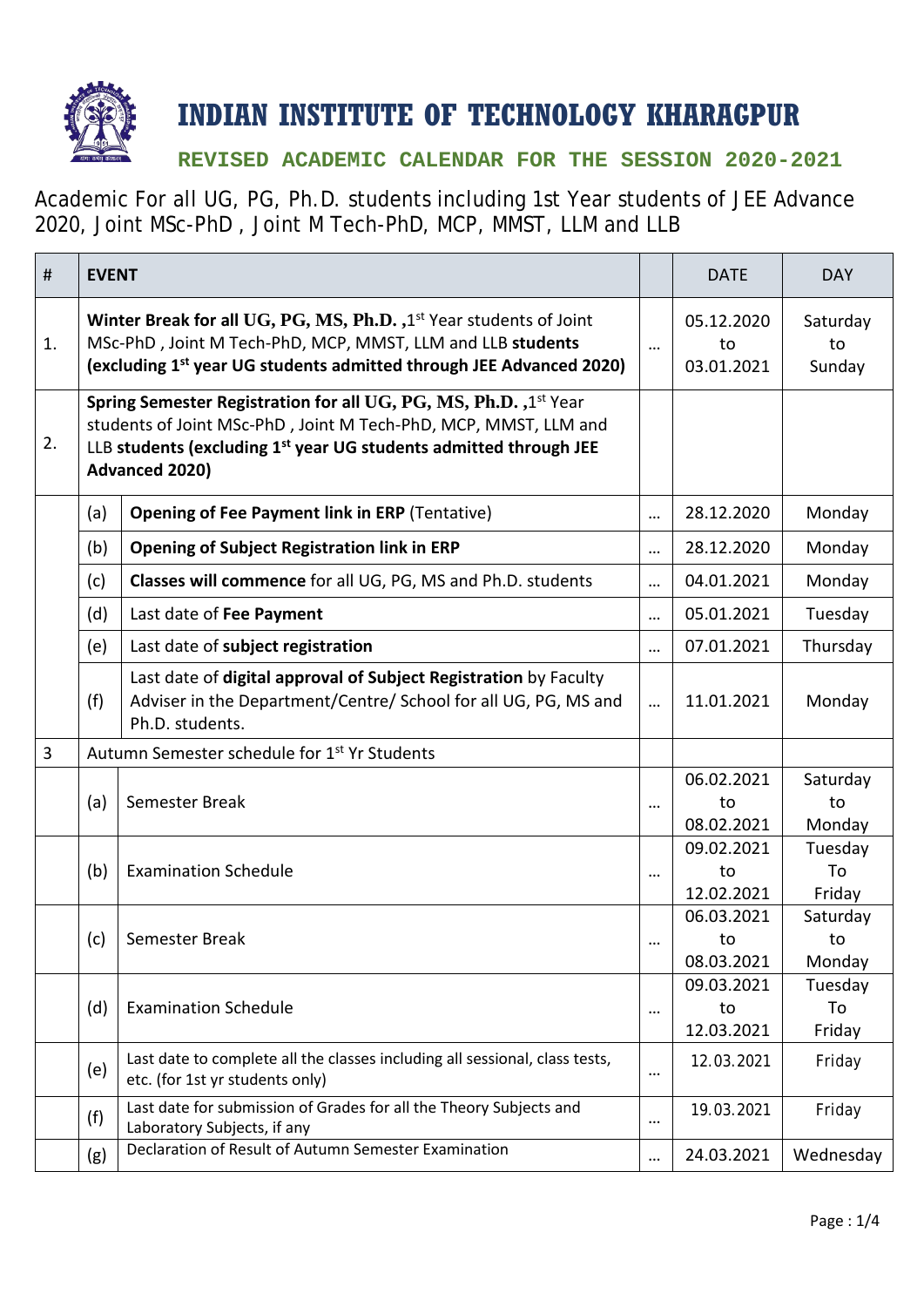| 3. | Spring Semester Registration for 1 <sup>st</sup> year UG students admitted<br>through JEE Advanced 2020                                                                                                                         |                                                                                                                                           |          |                                |                             |  |  |
|----|---------------------------------------------------------------------------------------------------------------------------------------------------------------------------------------------------------------------------------|-------------------------------------------------------------------------------------------------------------------------------------------|----------|--------------------------------|-----------------------------|--|--|
|    | (a)                                                                                                                                                                                                                             | Opening of Fee Payment link in ERP (Tentative)                                                                                            | $\cdots$ | 25.03.2021                     | Thursday                    |  |  |
|    | (b)                                                                                                                                                                                                                             | Opening of Subject Registration link in ERP                                                                                               | $\cdots$ | 25.03.2021                     | Thursday                    |  |  |
|    | (c)                                                                                                                                                                                                                             | <b>Classes will commence</b> for all 1 <sup>st</sup> Yr UG students admitted<br>through JEE Advanced 2020                                 | $\cdots$ | 30.03.2021                     | Tuesday                     |  |  |
|    | (d)                                                                                                                                                                                                                             | Last date of Fee Payment                                                                                                                  |          | 30.03.2021                     | Tuesday                     |  |  |
|    | (e)                                                                                                                                                                                                                             | Last date of subject registration                                                                                                         | $\cdots$ | 30.03.2021                     | Tuesday                     |  |  |
|    | (f)                                                                                                                                                                                                                             | Last date of digital approval of Subject Registration by Faculty<br>Adviser in the Department                                             | $\cdots$ | 01.04.2021                     | Thursday                    |  |  |
|    | (g)                                                                                                                                                                                                                             | Semester Break                                                                                                                            |          | 15.05.2021<br>to<br>17.05.2021 | Saturday<br>To<br>Monday    |  |  |
|    | (h)                                                                                                                                                                                                                             | *Examination schedule                                                                                                                     | $\cdots$ | 18.05.2021<br>to<br>21.05.2021 | Tuesday<br>To<br>Friday     |  |  |
| 4. | duration                                                                                                                                                                                                                        | Period of assigning thesis/project, which are of 2-Semester continuous                                                                    |          |                                |                             |  |  |
|    | (a)                                                                                                                                                                                                                             | M.Tech., MCP, MMST, LLM and LLB (III year)                                                                                                | $\cdots$ | 15.01.2021<br>to<br>14.02.2021 | Friday<br>to<br>Sunday      |  |  |
|    | (b)                                                                                                                                                                                                                             | B. Tech. 7 <sup>th</sup> Semester, Dual Degree 9 <sup>th</sup> Semester<br>M.Sc. (Integrated) 9th Semester<br>M.Sc. (2 Year) 3rd Semester | $\cdots$ | 15.01.2021<br>to<br>14.02.2021 | Friday<br>to<br>Sunday      |  |  |
| 5. | Spring Break (excluding 1 <sup>st</sup> year UG students admitted through JEE<br>Advanced 2020)                                                                                                                                 |                                                                                                                                           | $\cdots$ | 27.02.2021<br>To<br>03.03.2021 | Saturday<br>to<br>Wednesday |  |  |
| 6  | Closure of Spring Semester for all UG, PG, MS, Ph.D., 1st Year students<br>of Joint MSc-PhD, Joint M Tech-PhD, MCP, MMST, LLM and LLB<br>students (excluding 1st year UG students admitted through JEE<br><b>Advanced 2020)</b> |                                                                                                                                           |          |                                |                             |  |  |
|    | (a)                                                                                                                                                                                                                             | Last date to complete all classes including all sessional, class tests,<br>etc.                                                           |          | 14.04.2021                     | Wednesday                   |  |  |
|    | (b)                                                                                                                                                                                                                             | Last date for submission of Grades for all Theory subjects                                                                                | $\cdots$ | 21.04.2021                     | Wednesday                   |  |  |
|    | (c)                                                                                                                                                                                                                             | Last date for review of results by Departmental Academic<br>Committee                                                                     | $\cdots$ | 23.04.2021                     | Friday                      |  |  |
|    | (d)                                                                                                                                                                                                                             | UGPEC & PGPEC meeting for considering results (tentative)                                                                                 |          | 26.04.2021                     | Monday                      |  |  |
|    | (e)                                                                                                                                                                                                                             | Declaration of results for all theory subjects for students other<br>than 1st year UG students admitted through JEE Advance 2020          |          | 28.04.2021                     | Wednesday                   |  |  |
| 7. |                                                                                                                                                                                                                                 | All Final Year Students reports to the campus for Laboratory Classes<br>(Subject to the return plans approved as per situations demand)   | $\cdots$ | 18.04.2021<br>to               | Sunday<br>To                |  |  |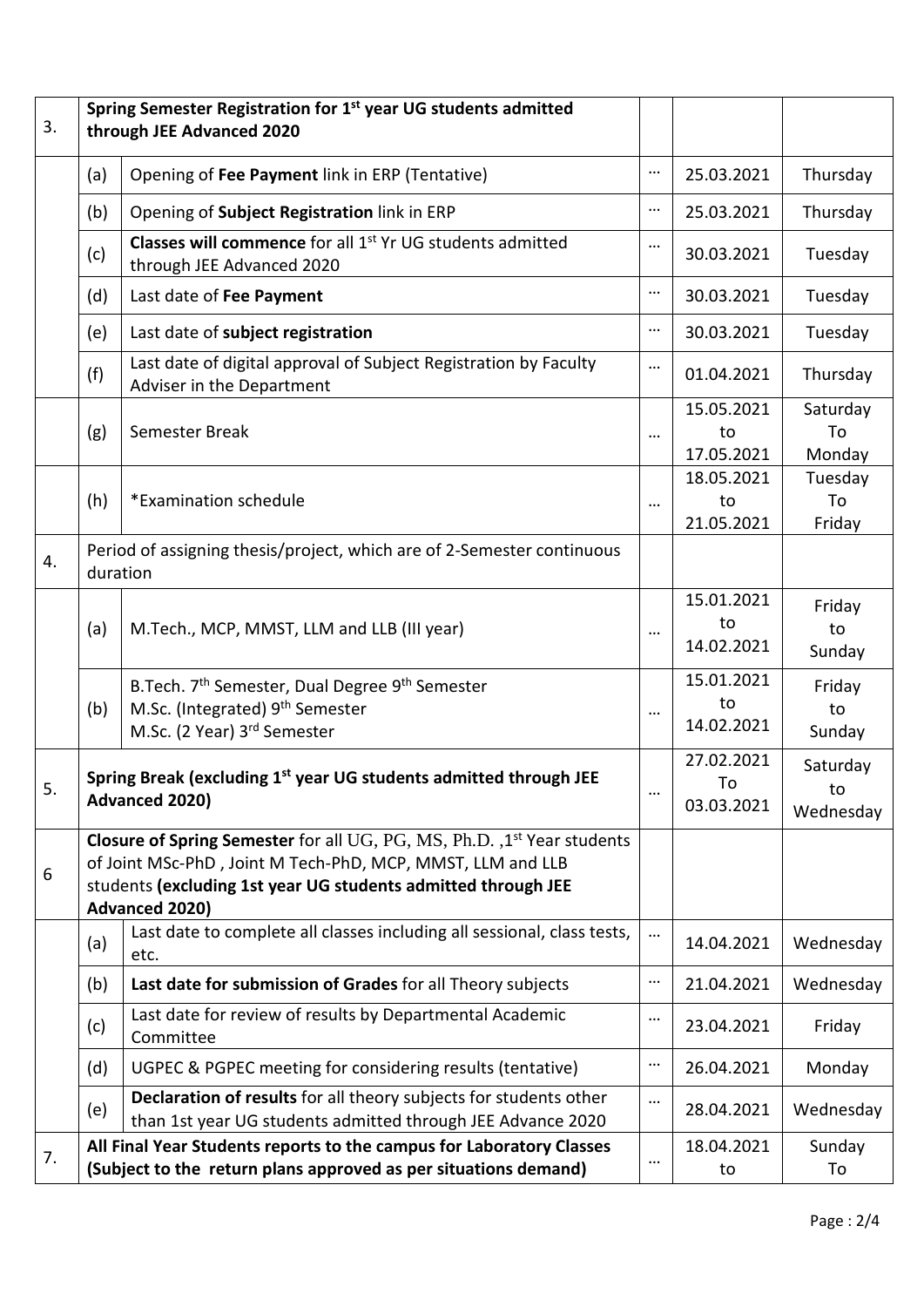|     |                                                                                                                                                                                 |                                                                                                                                                                 |          | 21.04.2021                     | Wednesday                  |
|-----|---------------------------------------------------------------------------------------------------------------------------------------------------------------------------------|-----------------------------------------------------------------------------------------------------------------------------------------------------------------|----------|--------------------------------|----------------------------|
|     | (a)                                                                                                                                                                             | Laboratory classes of Autumn Semester Subjects of Final Year<br>Students only                                                                                   | $\cdots$ | 28.04.2021<br>to<br>11.05.2021 | Wednesday<br>To<br>Tuesday |
|     | (b)                                                                                                                                                                             | Laboratory classes of Spring Semester Subjects of Final Year<br>Students only                                                                                   | $\cdots$ | 12.05.2021<br>to<br>28.05.2021 | Wednesday<br>To<br>Friday  |
| 8   |                                                                                                                                                                                 | Last date for submission of Grades for the Laboratory subjects                                                                                                  |          | 31.05.2021                     | Monday                     |
| 9.  | Closure of Spring Semester 1 <sup>st</sup> year UG students admitted through<br><b>Advanced 2020</b>                                                                            |                                                                                                                                                                 |          |                                |                            |
| 10. | (a)                                                                                                                                                                             | Semester Break                                                                                                                                                  | $\cdots$ | 19.06.2021<br>to<br>21.06.2021 | Saturday<br>To<br>Monday   |
|     | (b)                                                                                                                                                                             | <b>Examination schedule</b>                                                                                                                                     |          | 22.06.2021<br>to<br>25.06.2021 | Tuesday<br>To<br>Friday    |
|     | (c)                                                                                                                                                                             | Last date to complete all classes including all sessional, class<br>tests, etc.                                                                                 | $\cdots$ | 25.06.2021                     | Friday                     |
|     | (d)                                                                                                                                                                             | Last date for submission of Grades for all Theory subjects                                                                                                      |          | 02.07.2021                     | Friday                     |
|     | (a)                                                                                                                                                                             | Summer Quarter Classes / Supplementary Examination<br>Period of registration for students other than 1st year UG<br>students admitted through JEE Advanced 2020 |          | 30.04.2021<br>to<br>07.05.2021 | Friday<br>To<br>Friday     |
|     | (b)                                                                                                                                                                             | Period of registration for 1st year UG students admitted through<br><b>JEE Advanced 2020</b>                                                                    |          | 03.07.2021<br>To<br>05.07.2021 | Saturday<br>To<br>Monday   |
|     | (c)                                                                                                                                                                             | Period of conducting Summer Quarter for all students                                                                                                            |          | 06.07.2021<br>to<br>01.08.2021 | Tuesday<br>to<br>Wednesday |
|     | (d)                                                                                                                                                                             | Last date for submission of Grades for Summer Quarter Classes<br>/Supplementary Examination                                                                     | $\cdots$ | 03.08.2021                     | Tuesday                    |
| 11. | Last date for thesis/project submission for final year postgraduate<br>students                                                                                                 |                                                                                                                                                                 | $\cdots$ | 01.05.2021                     | Saturday                   |
| 12. | Last date for submission of thesis/project/ dissertation reports by final<br>year students of all UG Courses (including M.Sc. and Dual Degree) &<br><b>Micro Specialization</b> |                                                                                                                                                                 |          | 12.05.2021                     | Wednesday                  |
| 13. | Last date for Comprehensive Viva-Voce of PG courses including LLB (II &<br>III year) and submission of project report/dissertation for III year LLB                             |                                                                                                                                                                 |          | 04.05.2021                     | Tuesday                    |